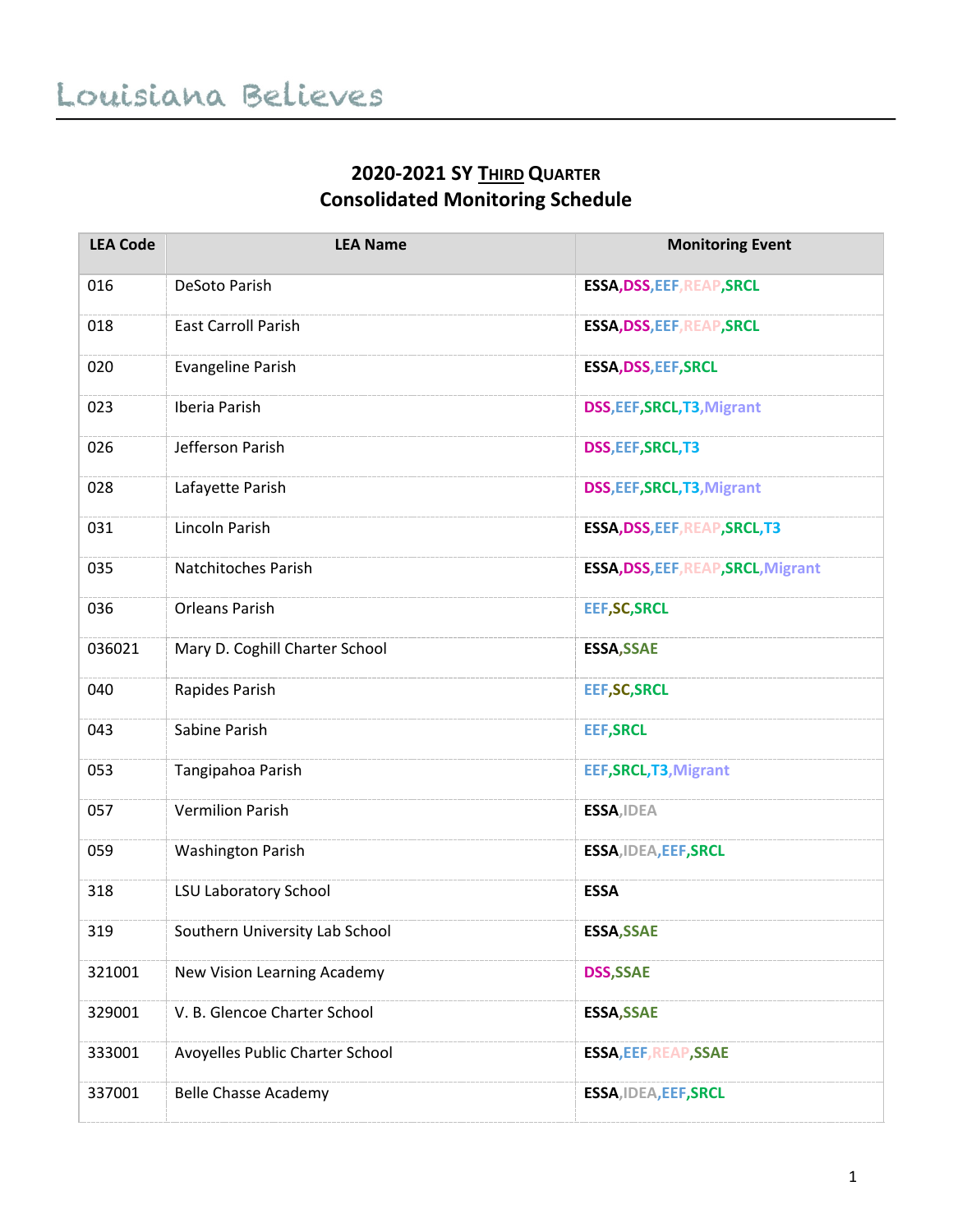## Louisiana Believes

| <b>LEA Code</b> | <b>LEA Name</b>                                     | <b>Monitoring Event</b>     |
|-----------------|-----------------------------------------------------|-----------------------------|
| W81001          | <b>KIPP Morial</b>                                  | SRCL, SSAE, T3i             |
| W82001          | <b>KIPP Believe</b>                                 | <b>SRCL, SSAE</b>           |
| W84001          | Frederick A. Douglass High School(KIPP Renaissance) | <b>ESSA, DSS, EEF, SSAE</b> |
| W85001          | <b>KIPP Leadership</b>                              | <b>DSS, SRCL, SSAE</b>      |
| W87001          | KIPP Booker T Washington                            | <b>SSAE</b>                 |
| W91001          | Samuel J. Green Charter School                      | <b>IDEA, SRCL, SSAE</b>     |
| W92001          | Arthur Ashe Charter School                          | ESSA, IDEA, DSS, SRCL, SSAE |
| W94001          | Phillis Wheatley Community School                   | <b>SRCL</b>                 |
| W95001          | Langston Hughes Charter Academy                     | <b>SRCL</b>                 |
| <b>WAA001</b>   | Morris Jeff Community School                        | <b>SRCL</b>                 |
| <b>WAO001</b>   | <b>Dalton Charter School</b>                        | <b>SC, SRCL, SSAE</b>       |
| <b>WAP001</b>   | Lanier Charter School                               | <b>SRCL</b>                 |
| WB2001          | Kenilworth Science and Technology Charte            | <b>IDEA, DSS, SSAE</b>      |
| <b>WBB001</b>   | Benjamin Franklin High School                       | <b>ESSA, EEF, SSAE</b>      |
| <b>WBE001</b>   | Lusher Charter School                               | <b>IDEA</b>                 |
| <b>WBH001</b>   | Lake Forest Elementary Charter School               | <b>ESSA, DSS, EEF, SSAE</b> |
| <b>WBQ001</b>   | New Harmony High Institute                          | <b>ESSA, EEF, SSAE</b>      |
| <b>WBR001</b>   | Athlos Academy of Jefferson Parish                  | <b>ESSA, SSAE</b>           |
| <b>WBU001</b>   | Rosenwald Collegiate Academy                        | <b>ESSA, SSAE</b>           |
| <b>WBY001</b>   | Red River Charter Academy                           | <b>ESSA, SSAE</b>           |
| WC2001          | <b>Opportunities Academy</b>                        | <b>ESSA</b>                 |
| WC3001          | <b>IDEA Oscar Dunn</b>                              | <b>ESSA, SSAE</b>           |
| WJ1001          | Abramson Sci Academy                                | <b>DSS, EEF, SSAE</b>       |
| WJ2001          | G W Carver High School                              | SSAE, T3i                   |